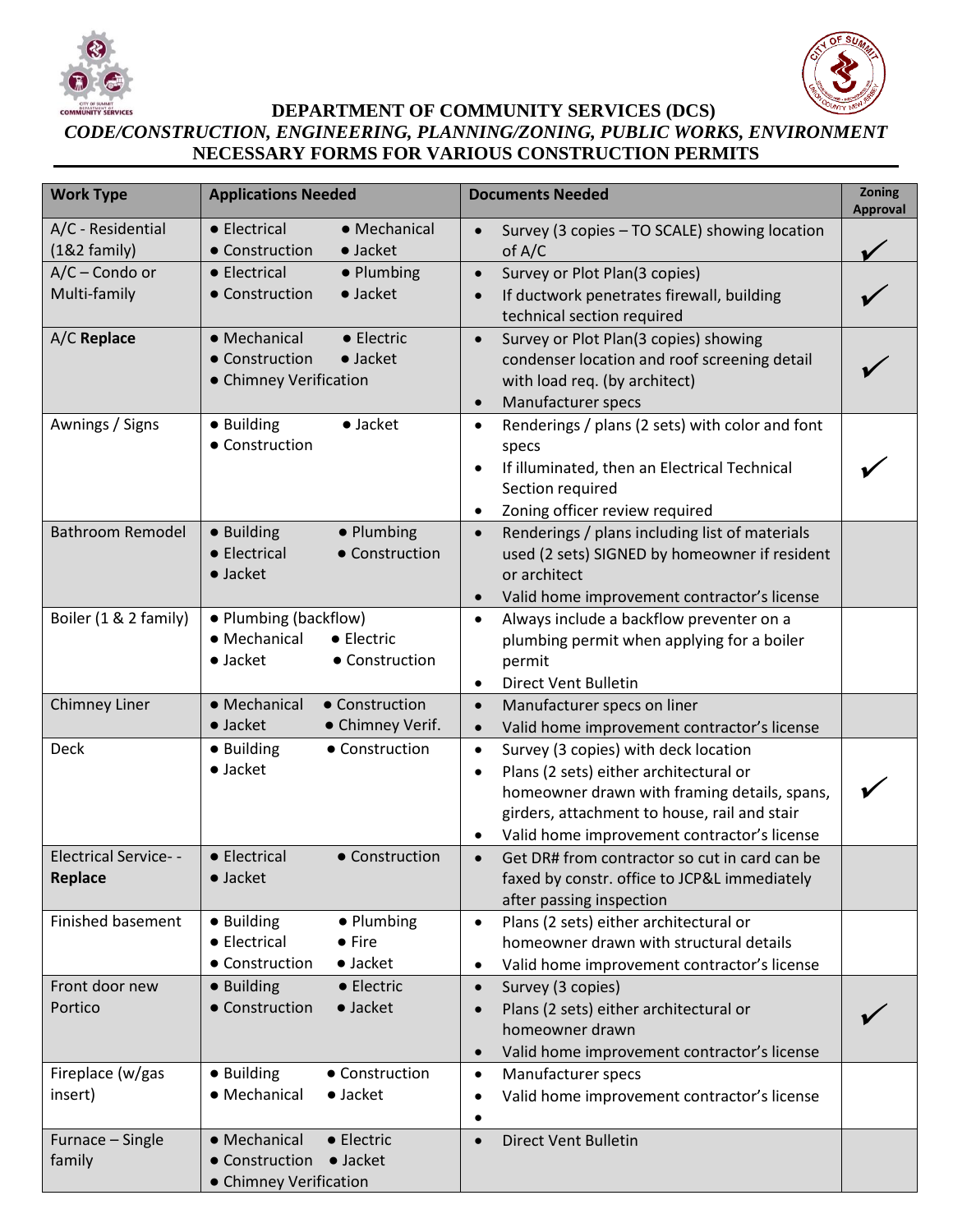| Furnace - New                | • Electric<br>$\bullet$ Fire                             | <b>Direct Vent Bulletin</b>                                                          |  |
|------------------------------|----------------------------------------------------------|--------------------------------------------------------------------------------------|--|
| <b>Homes &amp; Additions</b> | $\bullet$ Jacket<br>• Construction                       |                                                                                      |  |
|                              | • Chimney Verification                                   |                                                                                      |  |
| Gas Insert (for              | • Construction<br>• Mechanical                           | Specs on appliance<br>$\bullet$                                                      |  |
| existing fireplace)          | $\bullet$ Jacket<br>• Chimney Verif.                     |                                                                                      |  |
| Garage                       | · Building<br>• Electric                                 | City Engineer approval<br>$\bullet$                                                  |  |
|                              | • Construction<br>$\bullet$ Jacket                       | Survey (3 copies)                                                                    |  |
|                              |                                                          | Plans (2 sets) architect or owner drawn<br>٠                                         |  |
|                              |                                                          | w/structural details                                                                 |  |
|                              |                                                          | Valid home improvement contractor's license<br>$\bullet$                             |  |
| Generator (1 & 2             | • Electric<br>$\bullet$ Fire                             | Gas riser diagram<br>$\bullet$                                                       |  |
| Family)                      | • Construction<br>$\bullet$ Jacket                       | Survey (3 copies) with generator location<br>$\bullet$                               |  |
|                              | • Plumbing                                               | Generator specs                                                                      |  |
|                              |                                                          |                                                                                      |  |
| Hot tub                      | · Building<br>• Electric                                 | Survey (3 copies)<br>$\bullet$                                                       |  |
|                              | • Construction<br>$\bullet$ Jacket                       | Lockable lid specs required                                                          |  |
|                              |                                                          | ٠                                                                                    |  |
|                              |                                                          | Valid home improvement contractor's license<br>$\bullet$                             |  |
| Kitchen renovation           |                                                          |                                                                                      |  |
|                              | · Building<br>• Plumbing<br>• Mechanical<br>• Electrical | Plans (2 sets) either architectural/ homeowner<br>$\bullet$                          |  |
| (Single family)              |                                                          | drawn                                                                                |  |
|                              | • Construction<br>$\bullet$ Jacket                       | Valid home improvement contractor's license<br>$\bullet$                             |  |
|                              |                                                          |                                                                                      |  |
| Landscape lighting           | • Electric<br>$\bullet$ Jacket                           | Survey (3 copies)<br>$\bullet$                                                       |  |
|                              | • Construction                                           | Zoning officer review                                                                |  |
| Lawn Sprinkler               | • Construction<br>• Plumbing                             |                                                                                      |  |
|                              | $\bullet$ Jacket                                         |                                                                                      |  |
| Oil Tank/LP                  | • Construction<br>$\bullet$ Fire                         | DEP certificate for removal<br>$\bullet$                                             |  |
| Tank/Gas Tank -              | $\bullet$ Jacket                                         | If the tank is a UST (Underground Storage<br>$\bullet$                               |  |
| <b>REMOVAL</b>               |                                                          | Tank) then 1 permit application submitted for                                        |  |
|                              |                                                          | EACH tank being removed.                                                             |  |
|                              |                                                          | \$40 - no State fee<br>٠                                                             |  |
|                              |                                                          | Inspection is required WHILE HOLE IS OPEN &                                          |  |
|                              |                                                          | <b>AFTER</b>                                                                         |  |
| Patio                        | • No permit                                              | 1 land survey to scale marking improvement<br>$\bullet$                              |  |
|                              |                                                          | location                                                                             |  |
|                              |                                                          | Non-UCC Zoning Approval Coversheet<br>$\bullet$                                      |  |
|                              |                                                          |                                                                                      |  |
| Pool - Above                 | • Building<br>• Construction                             | Ladder type - gate and fence required<br>$\bullet$                                   |  |
| ground                       | • Electric<br>$\bullet$ Jacket                           | Valid home improvement contractor's license<br>٠                                     |  |
| (* Pool heater)              | * Fire                                                   | Zoning Review Worksheet<br>٠                                                         |  |
|                              |                                                          |                                                                                      |  |
| Pool - In ground             | • Building<br>• Plumbing                                 | Eng/grading app required • Zoning Review<br>$\bullet$                                |  |
|                              | • Electrical<br>• Construction                           | Worksheet                                                                            |  |
| (* Pool heater)              | $\bullet$ Jacket<br>• Mech (if heated)                   | Zoning approval - Survey (3) to scale<br>$\bullet$                                   |  |
|                              | * Fire                                                   | Pool specs, pool barrier type (e.g. fencing)<br>٠                                    |  |
|                              |                                                          | Signed and sealed plans<br>٠                                                         |  |
|                              |                                                          | Valid home improvement contractor's license                                          |  |
|                              |                                                          |                                                                                      |  |
| Porch/stoop                  | · Building<br>• Construction                             | 3 surveys<br>$\bullet$                                                               |  |
|                              | $\bullet$ Jacket                                         | Plans (2 sets) either architectural or<br>$\bullet$                                  |  |
|                              |                                                          |                                                                                      |  |
|                              |                                                          |                                                                                      |  |
|                              |                                                          | homeowner drawn with footing, framing &                                              |  |
|                              |                                                          | electric (if applicable)<br>Valid home improvement contractor's license<br>$\bullet$ |  |